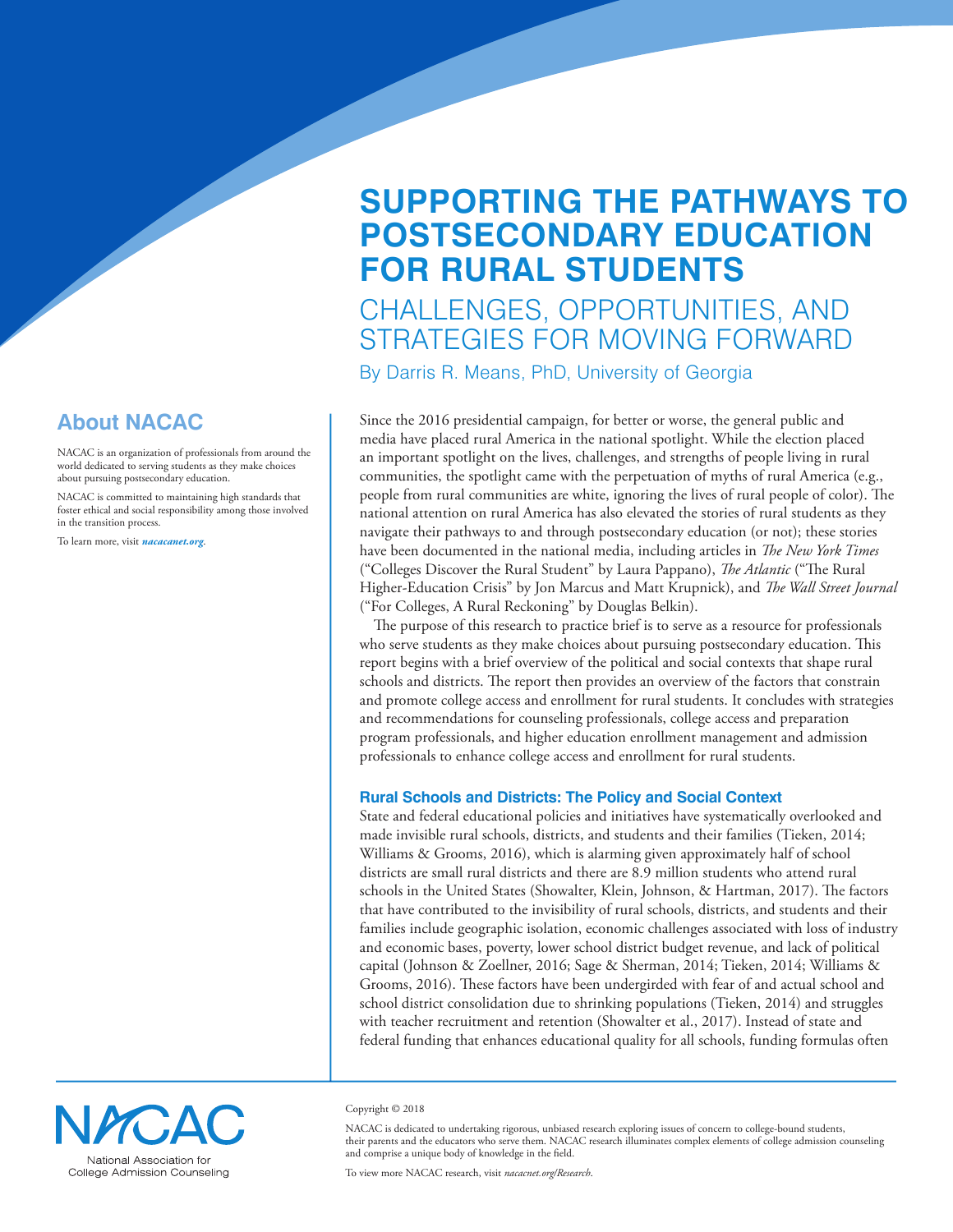treat rural, suburban, and urban schools the same way without recognizing their unique differences (Johnson & Zoellner, 2016). Policymakers and political leaders who intend to enhance educational opportunities and quality in rural schools and districts often fail to recognize that these rural schools and districts are not monolithic and have a range of diversity related to school size, poverty rates, and racial and ethnic demographics (Greenough & Nelson, 2015).

Since the 2016 presidential campaign, for better or worse, the general public and media have placed rural America in the national spotlight. While the election placed an important spotlight on the lives, challenges, and strengths of people living in rural communities, the spotlight came with the perpetuation of myths of rural America

#### **College Access and Enrollment and Rural Students**

Drawing on data from the National Student Clearinghouse, researchers found that 61 percent of students from public, non-charter, rural schools enrolled in college the fall after graduating from high school compared to 67 percent of public, non-charter, urban and suburban school students, respectively (National Student Clearinghouse Research Center, 2017). Researchers have extensively documented that rural students are at a disadvantage for enrolling in higher education when compared to their suburban and urban peers (Byun, Meece, & Irvin, 2012b; Hu, 2003; Koricich, Chen, & Hughes, 2018; Kotok, Kryst, & Hagedorn, 2016; Smith, Beaulieu, & Seraphine, 1995; Strayhorn, 2009). Specifically, when rural students are compared to non-rural students, data reveal that:

- rural students have a lower rate of college enrollment (Byun et al., 2012b; Hu, 2003; Koricich et al., 2018).
- rural students are more likely to delay their entry into postsecondary education (Byun, Irvin, & Meece, 2015).
- rural students are less likely to attend a highly selective college or university (Byun et al., 2015; Koricich et al., 2018).

The next two sections focus on the mechanisms that hinder and promote college access and enrollment.

### *What are the Constraints on College Access and Enrollment for Rural Students?*

Researchers have often focused on individual- and familiallevel barriers for college access and enrollment for rural students, finding that the following are significant constraints for college access and enrollment:

- Lower parental educational attainment (Byun et al., 2012b; Chenoweth & Galliher, 2004; Demi, Coleman-Jensen, & Snyder, 2010; Smith et al., 1995).
- Family income (Byun et al., 2015; Byun et al., 2012b; Smith et al., 1995).
- Lower academic achievement (Byun et al., 2012b).

However, researchers have complicated the notion that students and families make college choices in a vacuum; instead, inequalities of place are rooted in systemic constraints that go beyond individual- and familial-level constraints (Hillman, 2016; Roscigno, Tomaskovic-Devey, & Crowley, 2006; Turley, 2009). I provide several examples of these systemic constraints in a rural context.

- While all rural communities are not monolithic, rural communities have systemically experienced significant poverty due to the loss of economic bases (Roscigno et al., 2006; Roscigno & Crowley, 2001; Williams & Grooms, 2016). The poverty and loss of economic bases often lead to the tension for rural students who must make difficult decisions to stay in their communities, filled with rich connections to the people and place, or leave for locations with more postsecondary education or career options, potentially never returning (Kotok et al., 2016; Means, Clayton, Conzelmann, Baynes, & Umbach, 2016; Petrin, Schafft, & Meece, 2014; Sage & Sherman, 2014; Wright, 2012).
- Researchers have found that rural/nonrural differences in college attendance are significantly connected to family socioeconomic status (Byun et al., 2015; Byun et al., 2012b). For example, colleagues and I found African American rural students expressed significant concerns about the cost of higher education (Means et al., 2016). There are also intra-rural community socioeconomic status differences that also influence educational outcomes. For instance, Byun, Irivn, and Meece (2012a) found rural "students whose family income was \$50,000 or more were more likely than students whose family income was \$25,000 or less to earn a bachelor's degree" (p. 474). In addition, Howley and Hambrick (2014) found that rural students from wealthier families are more likely to leave their rural community to pursue postsecondary aspirations compared to their lowerincome peers.
- Although one in four rural students are students of color (Showalter et al., 2017), students of color and their families are overwhelmingly absent from research and the national dialogue on rural America. Between 2000 and 2010, white people represented less than 25 percent of population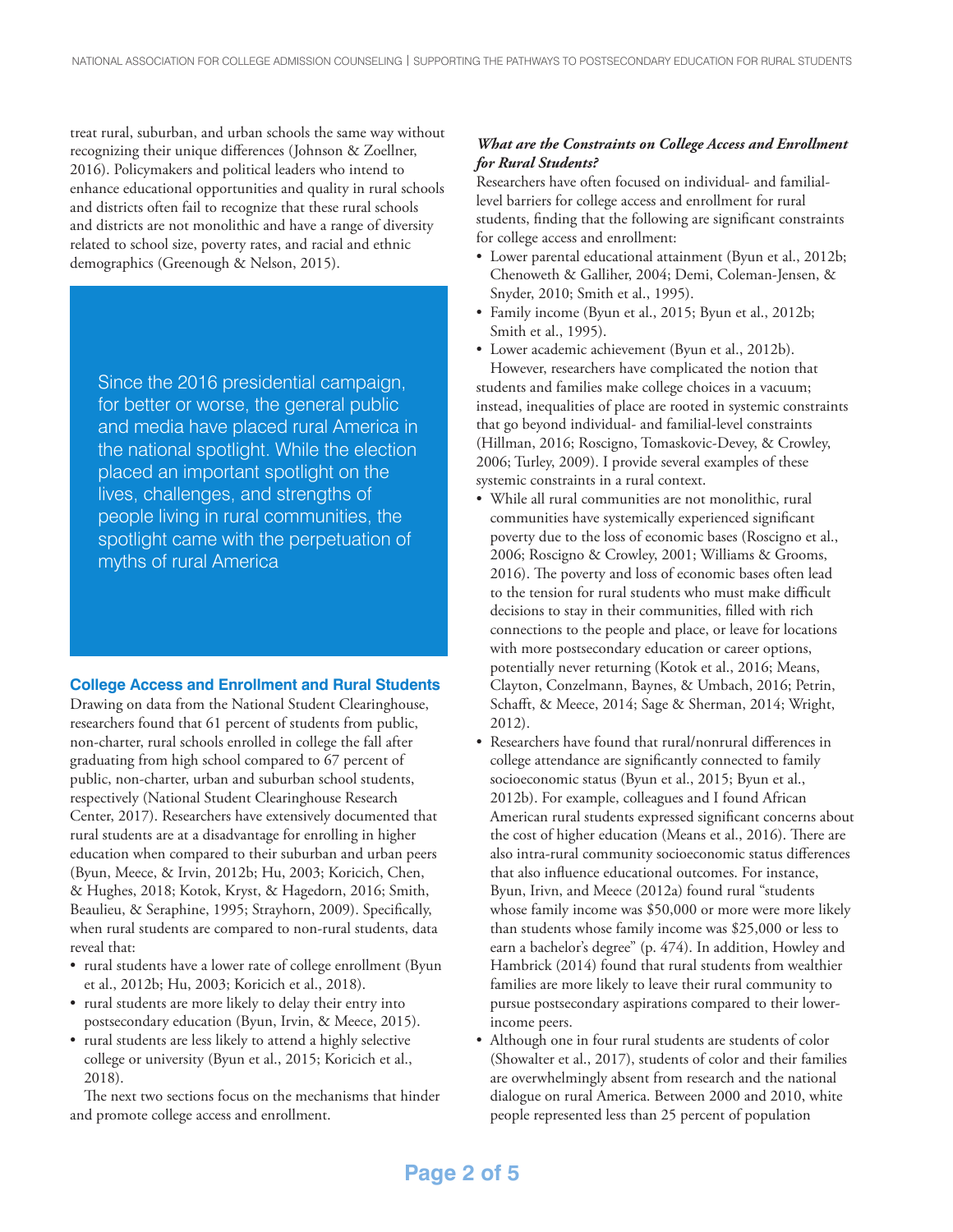gain in rural and small towns, however, Hispanic/Latino individuals in rural and small towns increased by 1.9 million, or 46 percent, during this same time frame (Housing Assistance Council, 2012).

• Researchers have found rural students of Color experience constraints on their pathways to and through higher education (Byun et al. 2012a; Means et al., 2016). For example, Irvin, Byun, Meece, Reed, and Farmer (2016) found that teachers had lower expectations for rural African American, Hispanic/Latino, and Native American youth when compared to rural white youth. Additionally, rural students of color perceived there to be more educational barriers for pursuing postsecondary education than their white rural peers (Ali & Menke, 2014; Irvin, Byun, Meece, Farmer, & Hutchins, 2012). O'Connor, Hammack, and Scott (2010) found that rural white students "are twice as likely as rural Hispanics to attend a 4-year college" (p. 215), and Strayhorn (2009) found that black, rural, male students have lower college aspirations than their urban and suburban peers.

While it is impossible for individual professionals to remove these systemic college access and enrollment constraints for rural students, they can individually and collectively challenge deficit perspectives and practices (Harper, 2012) that place the blame of inequitable educational outcomes on rural students and their families (Howley, Howley, Howley, & Howley, 2014; Rhodes, 2014), especially for families of color and low-income and working class families.

#### *What Promotes College Access and Enrollment for Rural Students?*

Researchers have found several mechanisms and factors that promote college access and enrollment for rural students. Similar to systemic constraints, some of these factors and mechanisms will require state and federal policies, initiatives, and programs. However, some of these factors and mechanisms are also rooted in the systemic-rich resources and opportunities available in rural communities.

• Researchers found that taking academically rigorous courses was a critical factor in promoting college access and enrollment for rural students (Byun et al, 2015). For example, Byun and colleagues (2015) found that rural/ nonrural differences in college attendance was significantly connected to access or lack of access to academically rigorous courses. In fact, access to academically rigorous courses was a predictor in earning a bachelor's degree (Byun et al., 2012a). Additionally, participation in a college preparation curriculum was a strong predictor of educational aspirations (Chenoweth & Galliher, 2004; Irvin et al., 2016). Researchers have found that rural students generally have a lack of access to academically rigorous courses (Byun et al., 2012b; Kotok et al., 2016; Means et al., 2016). However, constraints such as budgets and enrollment size can make it difficult to offer a full range of courses for rural high school students (Johnson & Zoellner, 2016).

- While challenges exist for rural schools, districts, and families, students often benefit from tight-knit communities (Byun et al., 2012b; Farmer et al., 2006; Johnson & Zoellner, 2016; Means et al., 2016; Tieken, 2014; Wright, 2012). Rural students have described receiving support from family members, school counselors, teachers, coaches, and peers to pursue higher education and to shape their future plans as a critical source of social capital (Griffin, Hutchins, & Meece, 2011; Means et al., 2016). Additionally, Demi and colleagues (2010) found that parental disapproval of college non-attendance increases the likelihood of students enrolling in postsecondary education. As rural students approached high school graduation, they reported school counselors as being a critical source of information and support, but this differed across race and ethnicity (Griffin et al., 2011). For example, "Hispanic students reported that they were less likely than White and Black students to seek out information from any source, and they believed that school counselors were the least helpful source for them" (Griffin et al., 2011, p. 178). In terms of the school context, Demi and colleagues (2010) found that rural students' perceptions of school climate are "positively associated with school enrollment indirectly through both student GPA and student educational aspirations (Demi et al., 2010, p. 16).
- The tight-knit communities often found in rural communities are used to leverage and develop stronger relationships within the community (Byun et al., 2012b; Johnson & Zoellner, 2016; Means et al., 2016; Tieken, 2014). For example, Alleman and Holly (2013) discussed the critical role that local businesses, postsecondary education institutions, civic organizations, and faith-based organizations played in supporting rural students in their pursuit of higher education. Specifically, church attendance was associated with college enrollment (Smith et al., 1995) and rural black students relied on religious leaders to serve as a critical source of college-going support (Griffin et al., 2011). With that being said, it is important to caution against using this argument to make claims that church attendance equates to college enrollment, especially given that not all rural students and their families will identify with Christianity and not all people will feel comfortable attending church based on their social identities, life experiences, and personal beliefs.

### **Strategies and Recommendations for Supporting Rural Students' College Access and Enrollment**

These strategies and recommendations are not an exhaustive list; instead, this list serves as a starting point for professionals who serve students as they make choices about pursuing postsecondary education.

• Leaders, counselors, teachers, and other professionals working in rural schools and school districts have an opportunity to capitalize on resources available in their communities to enhance support for college access and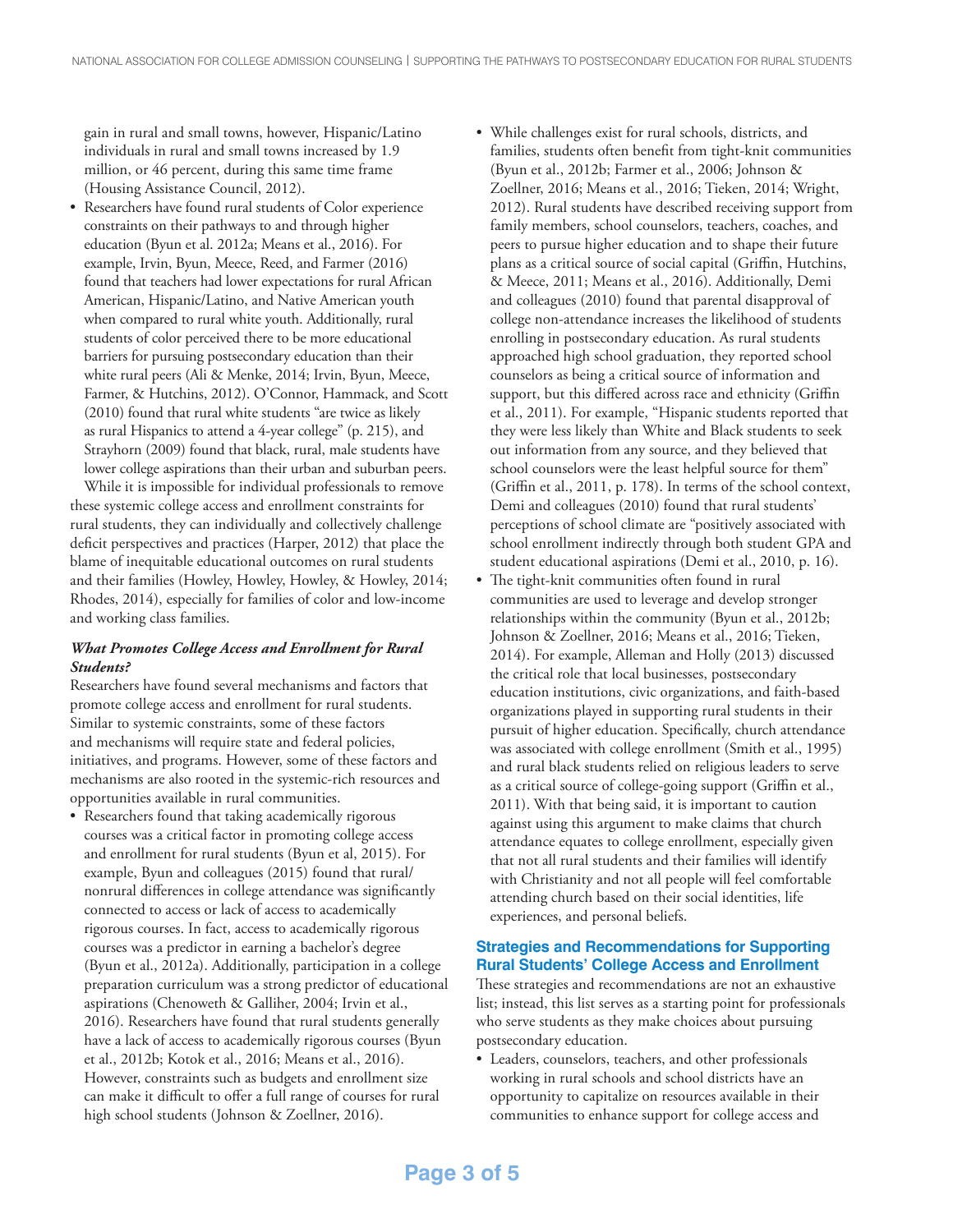enrollment. This support could come in the form of collaborating with local businesses, community civic organizations, religious organizations, and any nearby postsecondary education institutions to mentor students on the college admission process, as well as future career and college opportunities, offer workshops or resources related to college enrollment, and/or organize visits to colleges and universities. In addition, leaders of rural schools and school districts should consider opportunities to increase the number of professionals working with students on college enrollment efforts. This could be in the form of local, state, federal, and/or foundation funding.

- Higher education institutions play a critical role in college access and enrollment for students (Perna, 2006). Leaders of college admission and enrollment offices should consider how to enhance outreach to rural communities. This could be in the form of visiting high schools in rural communities, sending college materials to rural high schools, hosting rural high schools for college visitations, and communicating directly with rural school counselors to determine their needs and receive feedback on supporting rural students with college access and enrollment. In addition, leaders of institutions of higher education must develop strategies to retain rural students once they're enrolled in higher education.
- All professionals who serve students as they make choices about pursuing postsecondary education should individually and collectively challenge deficit perspectives (Harper, 2012) that place the blame of inequitable educational outcomes on rural students and their families (Howley et al., 2014; Rhodes, 2014), especially for families of color and low-income and working-class families. This could be accomplished in several ways: 1) professionals should examine their own biases and consider how this shows up in their work as they support students making choices about pursuing higher education, and 2) leaders of college enrollment management and college admission offices should examine their policies and practices that reflect deficit-oriented perspectives.

#### **References**

Ali, S. R., & Menke, K. A. (2014). Rural Latino youth career development: An application of social cognitive career theory. *The Career Development Quarterly, 62*(2), 175-186.

Alleman, N. F., & Holly, L. N. (2013). Multiple points of contact: Promoting rural postsecondary preparation through school-community partnerships. *The Rural Educator, 34*(2), 1-11.

Belkin, D. (2017, December 1). For colleges, a rural reckoning. *The Wall Street Journal.* Retrieved from https://www.wsj.com/articles/for-colleges-a-ruralreckoning-1512159888

Byun, S-Y, Irvin, M. J., & Meece, J. L. (2015). Ruralnonrural differences in college attendance patterns. *Peabody Journal of Education, 90*, 263-279. Doi: 10.1080/0161956X.2015.1022384

Byun, S-y., Irvin, M. J., & Meece, J. L. (2012a). Predictors of bachelor's degree completion among rural students at four-year institutions. *The Review of Higher Education, 35*(3), 463-484.

Byun, S-y., Meece, J. L., & Irvin, M. J. (2012b). Ruralnonrural disparities in postsecondary educational attainment revisited. *American Educational Research Journal, 49*, 412–437. doi:10.3102/0002831211416344

Chenoweth, E., & Galliher, R. V. (2004). Factors influencing college aspirations of rural West Virginia high school students. *Journal of Research in Rural Education, 19*(2), 1-14.

Demi, M. A., Coleman-Jensen, A., & Snyder, A. R. (2010). The rural context and post-secondary school enrollment: An ecological systems approach. *Journal of* Research in *Rural Education, 25*(7), 1-26.

Farmer, T. W., Dadisman, K., Latendresse, S. J., Thompson, J., Irvin, M. J., & Zhang, L. (2006). Educating out and giving back: Adults' conceptions of successful outcomes of African American high school students from impoverished rural communities. *Journal of Research in Rural Education, 21*(10), 1-12.

Greenough, R., & Nelson, S. R. (2015). Recognizing the variety of rural schools. *Peabody Journal of Education, 90*, 322- 332. doi: 10.1080/0161956X.2015.1022393

Griffin, D., Hutchins, B. C., & Meece, J. L. (2011). Where do rural high school students go to find information about their futures? *Journal of Counseling & Development, 89*(2), 172-181.

Harper, S. R. (2012). Black male student success in higher education: A report from the National Black Male College Achievement Study. Philadelphia: University of Pennsylvania, Center for the Study of Race and Equity in Education.

Hillman, N. W. (2016). Geography of college opportunity: The case of education deserts. A*merican Educational Research Journal, 53*, 987-1021. doi: 10.3102/0002831216653204

Housing Assistance Council (2012, April). *Race & ethnicity in rural America.* Retrieved from http://www.ruralhome.org/ storage/research\_notes/rrn-race-and-ethnicity-web.pdf

Howley, C. W., & Hambrick, K. (2014). Getting there from here: Schooling and rural abandonment. In C. B. Howley, A. Howley, & J. D. Johnson (Eds.), *Dynamics of social class, race, and place in rural education.* Information Age Publishing, Inc.: Charlotte, NC.

Howley, C. B., Howley, A. A., Howley, C. W., & Howley, M. D. (2014). Saving the children of the poor in rural schools. In C. B. Howley, A. Howley, & J. D. Johnson (Eds.), *Dynamics of social class, race, and place in rural education.* Information Age Publishing, Inc.: Charlotte, NC.